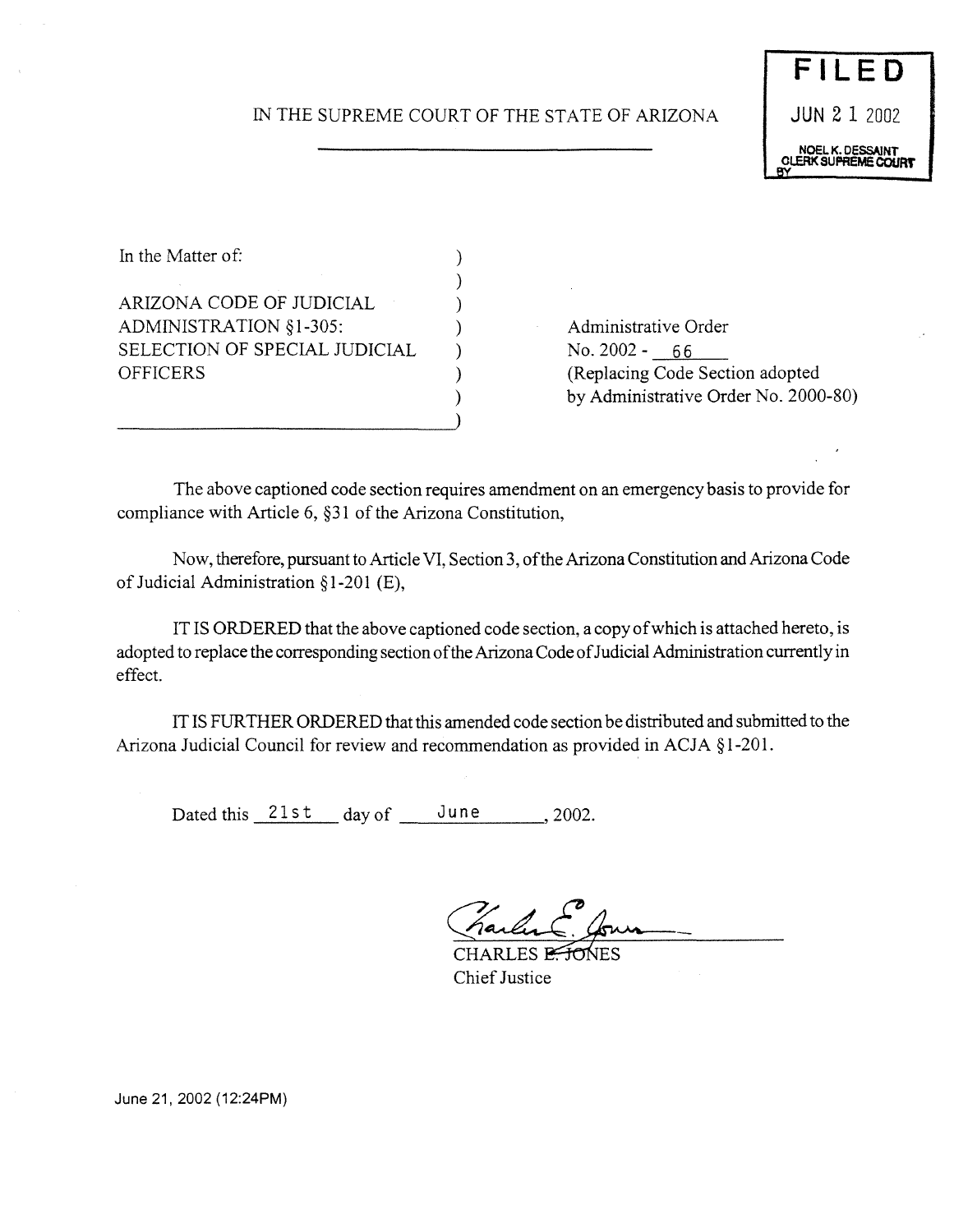## **ARIZONA CODE OF JUDICIAL ADMINISTRATION Part 1: Judicial Branch Administration Chapter 3: Judicial Officers and Employees Section 305: Selection of Special Judicial Officers**

- **A. Applicability.** The following standards shall govern the selection ofall special judicial officers including judges pro tempore, commissioners, hearing officers and juvenile court referees appointed by the chief justice or by any judge or on the recommendation of any chief judge, presiding judge, chief magistrate or justice of the peace. Judges responsible for appointing or recommending appointment of special judicial officers shall adopt written selection procedures and file them with the Clerk of the Supreme Court. The procedures for city courts shall be consistent with existing provisions of city charters and ordinances.
- **B.** Purpose. This section is intended to result in selection of special judicial officers, through an open process, who are highly competent and highly respected by their peers and clients and who bring a diversity of background and experience to the bench. Those who seek the aid of the courts are entitled to the same quality of justice from the judiciary whether the judicial officer is a regularly elected or appointed judge or a person temporarily serving as a judge.
- **C. Qualifications.** Persons applying for judicial office shall meet the minimum qualifications required by law and such special qualifications for the position as may be established by the chief justice, the chief judge, the presiding judge or the chief magistrate. Persons applying for judge pro tempore offices shall be at least 30 years of age, of good moral character, and admitted to the practice of law in and a resident of the State of Arizona for five years next preceding their taking office as required by article 6, §31 of the Arizona constitution.

## **D. Procedures.**

- 1. Public Announcement. The judge shall adopt procedures that provide for public announcement of an opening for any judicial position. The announcement shall include, at aminimum, the qualifications forthe position, an equal opportunity statement and the hiring authority. The judge shall assure that the announcement is publicized in such amannerthat all attorneys, including minority and women attorneys, and other qualified persons within the jurisdiction of the applicable court would be reasonably expected to become aware of the announcement.
- 2. Application. The judge shall adopt procedures that establish an open application process. The procedures shall require that applicants for full-time special judicial office complete a written application in which they indicate all aspects of their background, qualifications and experience relevant to the judicial position. The procedures may require that applicants for part-time special judicial office complete an application or, alternatively, that they submit a letter of application. Applicants shall have the opportunity to submit letters of reference. The judge shall assure that applicants are advised of the ethical restrictions on the practice of law contained in the Code of Judicial Conduct which relates to service as a special judicial officer.